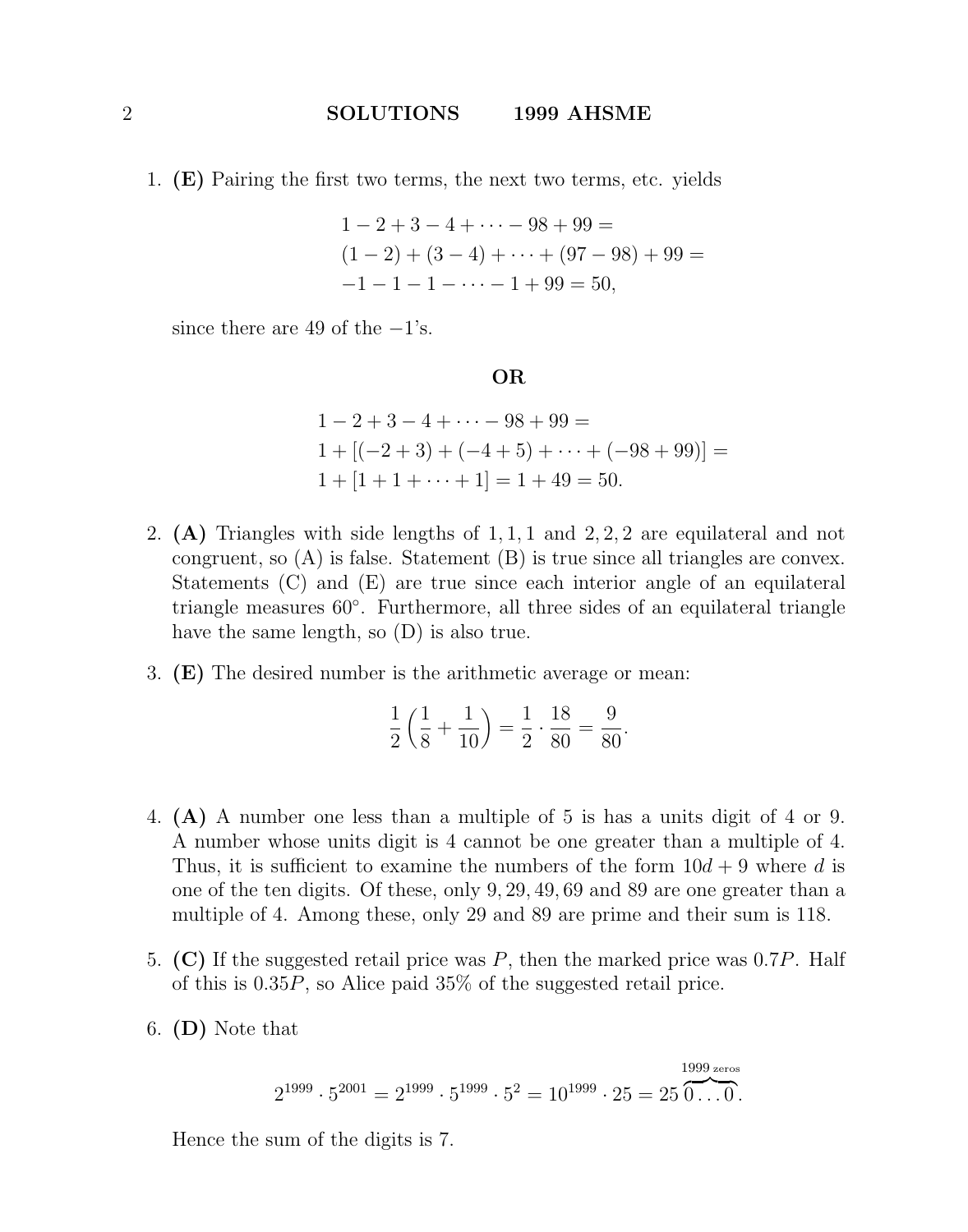7. (B) The sum of the angles in a convex hexagon is  $720°$  and each angle must be less than  $180°$ . If four of the angles are acute, then their sum would be less than 360◦ , and therefore at least one of the two remaining angles would be greater than 180◦ , a contradiction. Thus there can be at most three acute angles. The hexagon shown has three acute angles,  $A, C$ , and  $E$ .



# OR

The result holds for *any* convex n-gon. The sum of the exterior angles of a convex  $n$ -gon is 360 $^{\circ}$ . Hence at most three of these angles can be obtuse, for otherwise the sum would exceed 360◦ . Thus the largest number of acute angles in any convex  $n$ -gon is three.

- 8. (D) Let w and  $2w$  denote the ages of Walter and his grandmother, respectively, at the end of 1994. Then their respective years of birth are  $1994 - w$  and  $1994-2w$ . Hence  $(1994-w)+(1994-2w) = 3838$ , and it follows that  $w = 50$ and Walter's age at the end of 1999 will be 55.
- 9. (D) The next palindromes after 29792 are 29892, 29992, 30003, and 30103. The difference  $30103 - 29792 = 311$  is too far to drive in three hours without exceeding the speed limit of 75 miles per hour. Ashley could have driven  $30003 - 29792 = 211$  miles during the three hours for an average speed of  $70\frac{1}{3}$ miles per hour.
- 10. (C) Since both I and III cannot be false, the digit must be 1 or 3. So either I or III is the false statement. Thus II and IV must be true and (C) is necessarily correct. For the same reason,  $(E)$  must be incorrect. If the digit is 1,  $(B)$  and (D) are incorrect, and if the digit is 3, (A) is incorrect.
- 11. (A) The locker labeling requires  $137.94/0.02 = 6897$  digits. Lockers 1 through 9 require 9 digits, lockers 10 through 99 require  $2 \cdot 90 = 180$  digits, and lockers 100 through 999 require  $3 \cdot 900 = 2700$  digits. Hence the remaining lockers require  $6897 - 2700 - 180 - 9 = 4008$  digits, so there must be  $4008/4 = 1002$ more lockers, each using four digits. In all, there are  $1002+999 = 2001$  student lockers.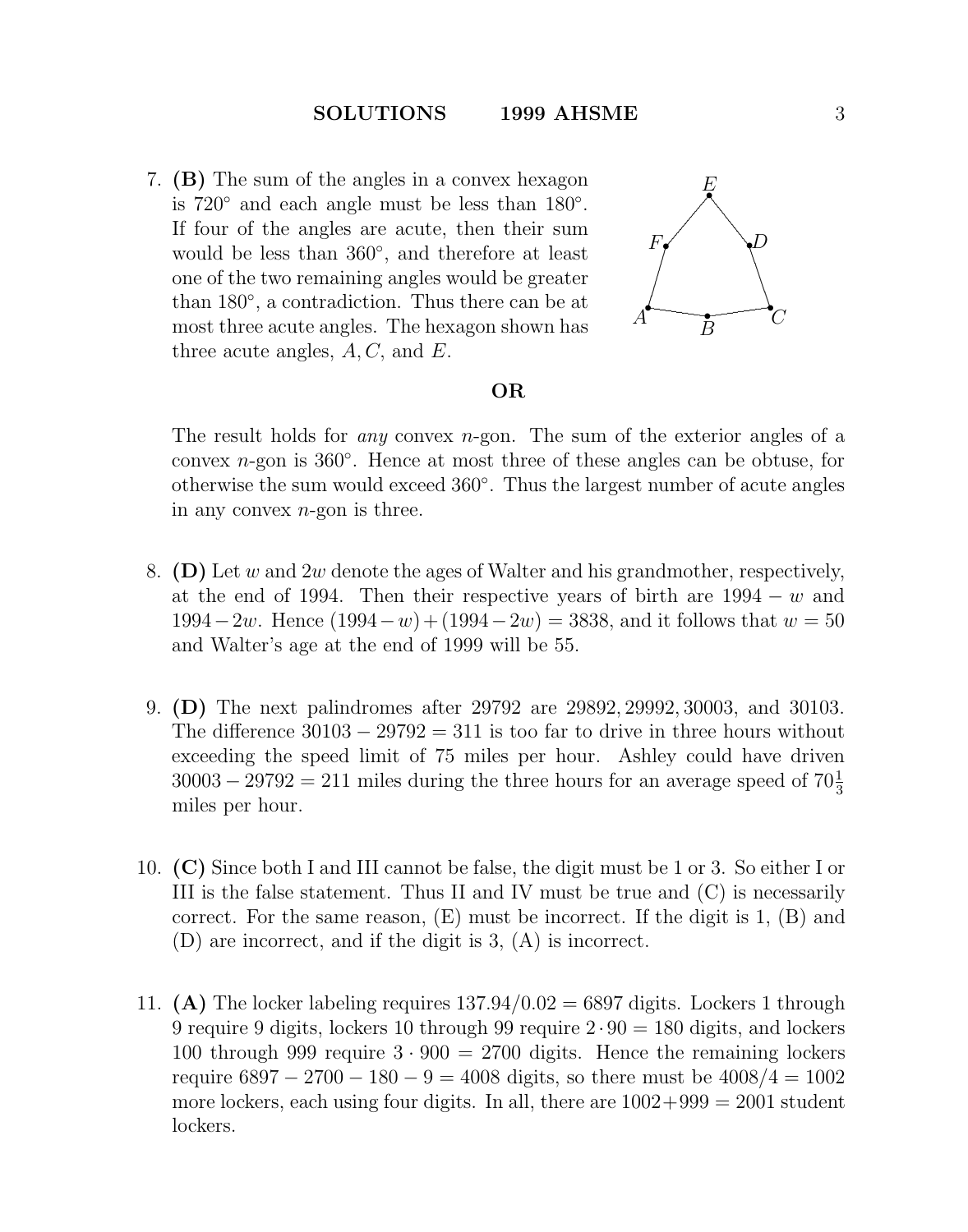- 12. (C) The x-coordinates of the intersection points are precisely the zeros of the polynomial  $p(x) - q(x)$ . This polynomial has degree at most three, so it has at most three zeros. Hence, the graphs of the fourth degree polynomial functions intersect at most three times. Finding an example to show that three intersection points can be achieved is left to the reader.
- 13. (C) Since  $a_{n+1} = \sqrt[3]{99} \cdot a_n$  for all  $n \ge 1$ , it follows that  $a_1, a_2, a_3, \ldots$  is a compatible sequence whose first term is 1 and whose common ratio is  $x = \sqrt[3]{90}$ . geometric sequence whose first term is 1 and whose common ratio is  $r = \sqrt[3]{99}$ . Thus

$$
a_{100} = a_1 \cdot r^{100-1} = (\sqrt[3]{99})^{99} = 99^{33}.
$$

14. (A) Tina and Alina each sang either 5 or 6 times. If N denotes the number of songs sung by trios, then  $3N = 4 + 5 + 5 + 7 = 21$  or  $3N = 4 + 5 + 6 + 7 = 22$ or  $3N = 4 + 6 + 6 + 7 = 23$ . Since the girls sang as trios, the total must be a multiple of 3. Only 21 qualifies. Therefore,  $N = 21/3 = 7$  is the number of songs the trios sang.

Challenge. Devise a schedule for the four girls so that each one sings the required number of songs.

15. (E) From the identity  $1 + \tan^2 x = \sec^2 x$  it follows that  $1 = \sec^2 x - \tan^2 x =$  $(\sec x - \tan x)(\sec x + \tan x) = 2(\sec x + \tan x)$ , so  $\sec x + \tan x = 0.5$ .

# OR

The given relation can be written as  $\frac{1 - \sin x}{\cos x}$  $\cos x$  $= 2$ . Squaring both sides yields  $(1 - \sin x)^2$  $1 - \sin^2 x$  $= 4$ , hence  $\frac{1 - \sin x}{1 + x}$  $1 + \sin x$  $= 4$ . It follows that  $\sin x = -\frac{3}{5}$ 5 and that

$$
\cos x = \frac{1 - \sin x}{2} = \frac{1 - (-3/5)}{2} = \frac{4}{5}.
$$

Thus  $\sec x + \tan x = \frac{5}{4} - \frac{3}{4} = 0.5$ .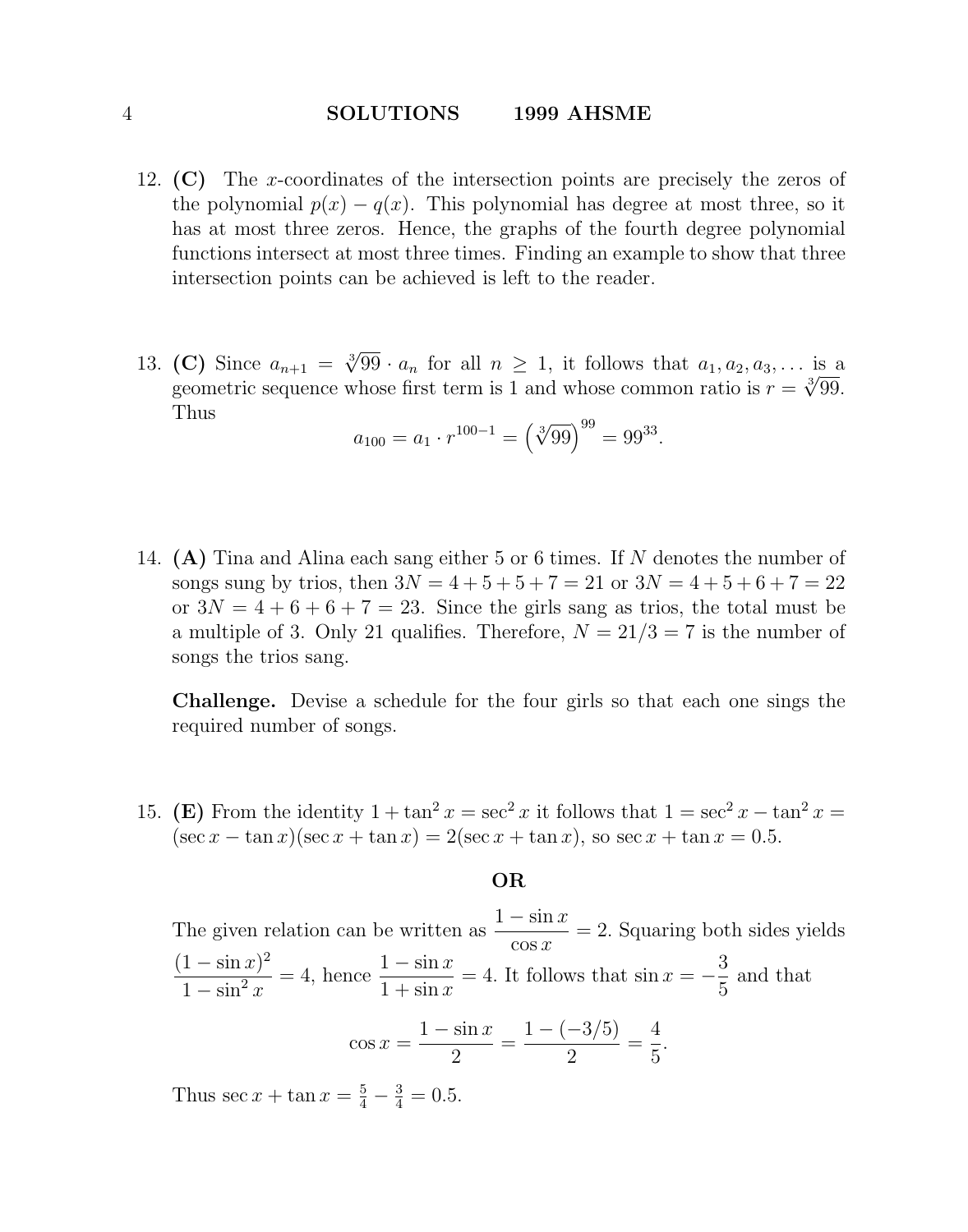16. (C) Let  $E$  be the intersection of the diagonals of a rhombus ABCD satisfying the conditions of the problem. Because these diagonals are perpendicular and bisect each other,  $\triangle ABE$  is a right triangle with sides 5, 12, and 13 and area 30. Therefore the altitude drawn to side AB is 60/13, which is the radius of the inscribed circle centered at E.



17. (C) From the hypothesis,  $P(19) = 99$  and  $P(99) = 19$ . Let

$$
P(x) = (x - 19)(x - 99)Q(x) + ax + b,
$$

where a and b are constants and  $Q(x)$  is a polynomial. Then

$$
99 = P(19) = 19a + b
$$
 and 
$$
19 = P(99) = 99a + b
$$
.

It follows that  $99a - 19a = 19 - 99$ , hence  $a = -1$  and  $b = 99 + 19 = 118$ . Thus the remainder is  $-x + 118$ .

18. **(E)** Note that the range of  $\log x$  on the interval  $(0, 1)$  is the set of all negative numbers, infinitely many of which are zeros of the cosine function. In fact, since  $cos(x) = 0$  for all x of the form  $\frac{\pi}{2} \pm n\pi$ ,

$$
f(10^{\frac{\pi}{2} - n\pi}) = \cos(\log(10^{\frac{\pi}{2} - n\pi}))
$$

$$
= \cos\left(\frac{\pi}{2} - n\pi\right)
$$

$$
= 0
$$

for all positive integers  $n$ .

19. (C) Let  $DC = m$  and  $AD = n$ . By the *Pythagorean Theorem*,  $AB^2 =$  $AD^2 + DB^2$ . Hence  $(m+n)^2 = n^2 + 57$ , which yields  $m(m+2n) = 57$ . Since m and n are positive integers, the only possibilities are  $m = 1, n = 28$ and  $m = 3$ ,  $n = 8$ . The second of these gives the least possible value of  $AC = m + n$ , namely 11.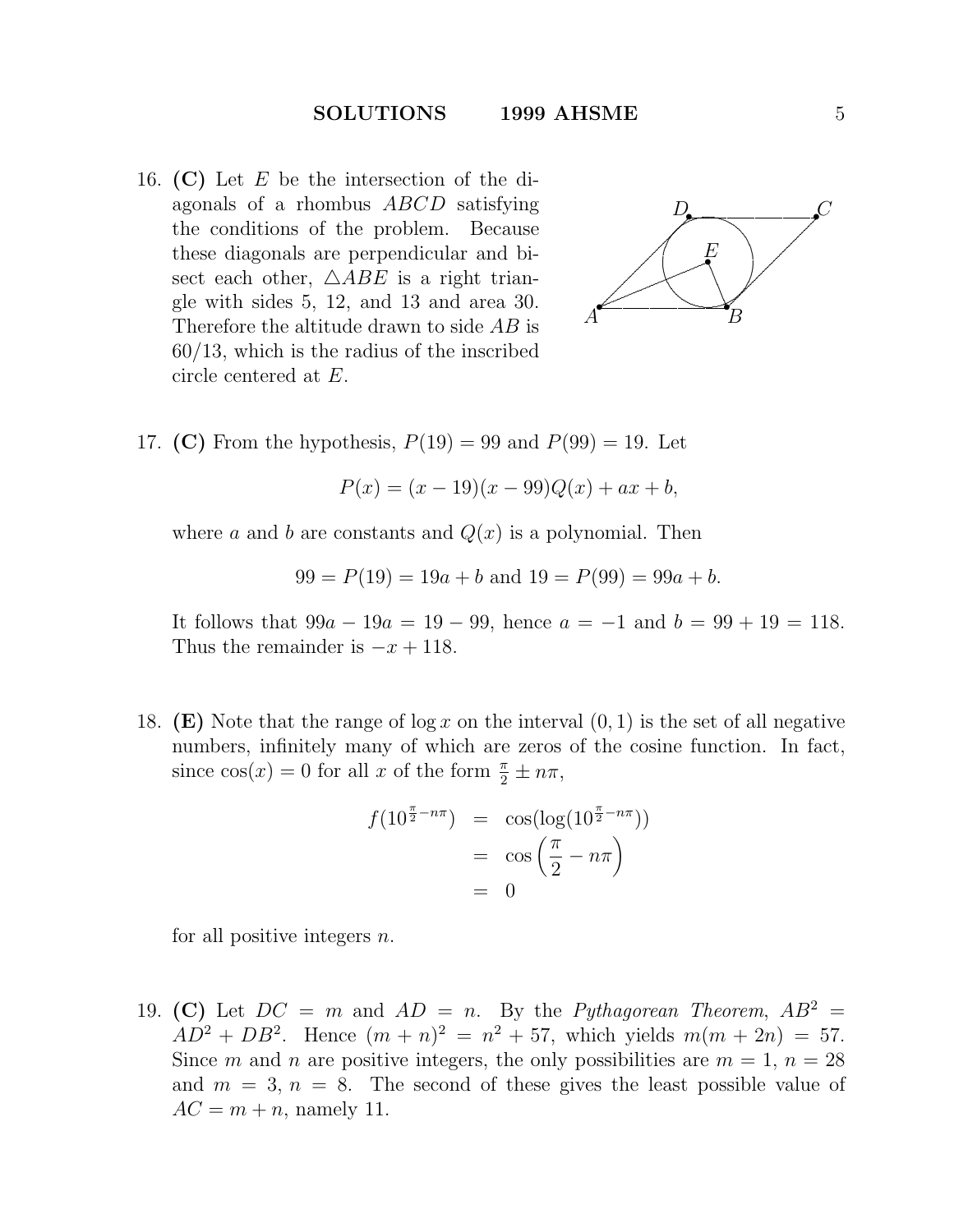20. (E) For  $n \geq 3$ ,

$$
a_n = \frac{a_1 + a_2 + \dots + a_{n-1}}{n-1}.
$$

Thus  $(n - 1)a_n = a_1 + a_2 + \cdots + a_{n-1}$ . It follows that

$$
a_{n+1} = \frac{a_1 + a_2 + \dots + a_{n-1} + a_n}{n} = \frac{(n-1) \cdot a_n + a_n}{n} = a_n,
$$

for  $n \geq 3$ . Since  $a_9 = 99$  and  $a_1 = 19$ , it follows that

$$
99 = a_3 = \frac{19 + a_2}{2},
$$

and hence that  $a_2 = 179$ . (The sequence is  $19, 179, 99, 99, \ldots$ )

21. (B) Since  $20^2 + 21^2 = 29^2$ , the converse of the *Pythagorean Theorem* applies, so the triangle has a right angle. Thus its hypotenuse is a diameter of the circle, so the region with area  $C$  is a semicircle and is congruent to the semicircle formed by the other three regions. The area of the triangle is 210, hence  $A + B + 210 = C$ . To see that the other options are incorrect, note that



$$
(A) A + B < A + B + 210 = C;
$$

(C) 
$$
A^2 + B^2 < (A + B)^2 < (A + B + 210)^2 = C^2
$$
;

(D)  $20A + 21B < 29A + 29B < 29(A + B + 210) = 29C$ ; and

(E) 
$$
\frac{1}{A^2} + \frac{1}{B^2} > \frac{1}{A^2} > \frac{1}{C^2}
$$
.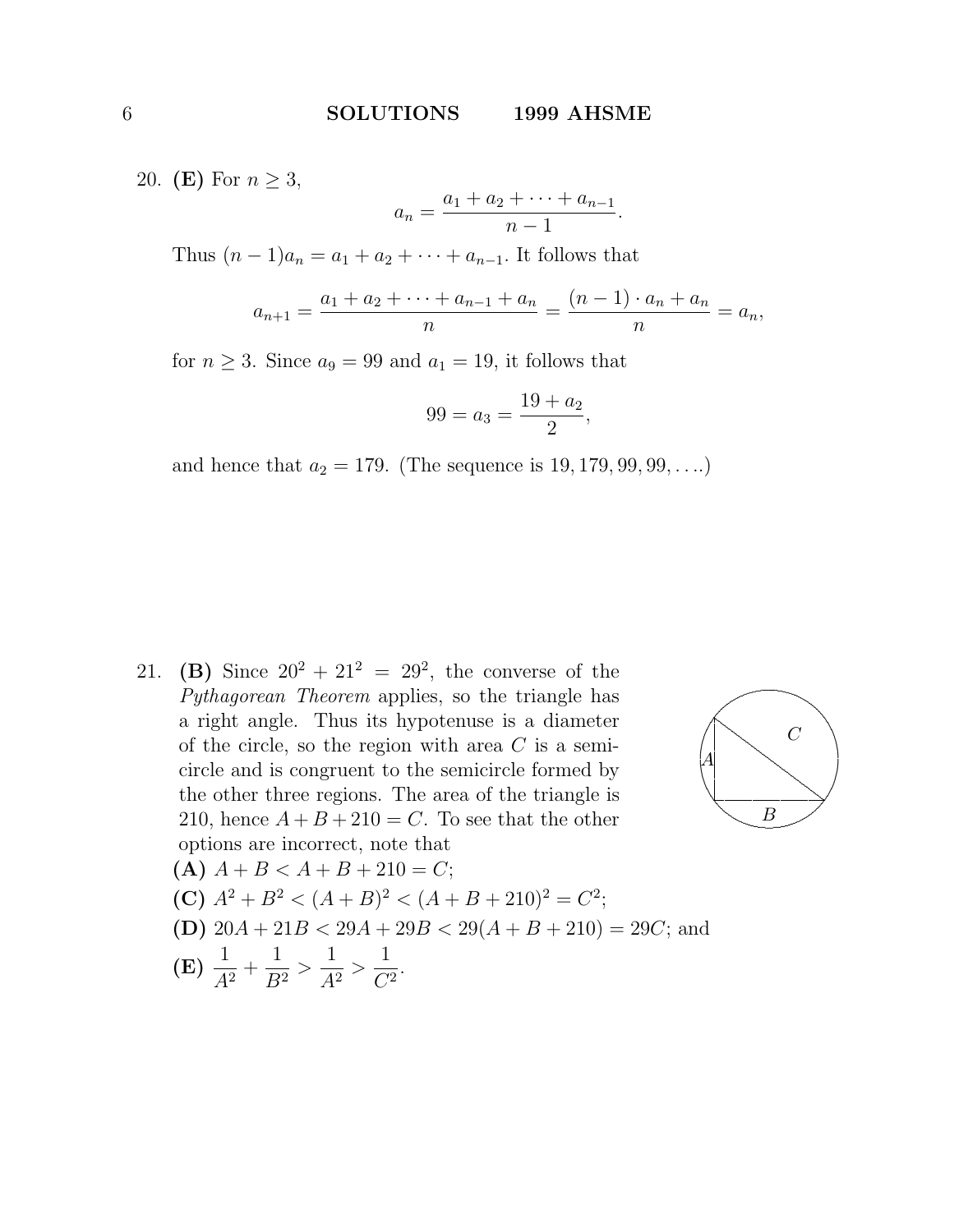22. (C) The first graph is an inverted 'V-shaped' right angle with vertex at  $(a, b)$  and the second is a V-shaped right angle with vertex at  $(c, d)$ . Thus  $(a, b), (2, 5), (c, d),$  and  $(8, 3)$  are consecutive vertices of a rectangle. The diagonals of this rectangle meet at their common midpoint, so the x-coordinate of this midpoint is  $(2+8)/2 = (a+c)/2$ . Thus  $a+c = 10$ .



## OR

Use the given information to obtain the equations  $5 = -|2 - a| + b$ ,  $5 =$  $|2 - c| + d$ ,  $3 = -|8 - a| + b$ , and  $3 = |8 - c| + d$ . Subtract the third from the first to eliminate  $b$  and subtract the fourth from the second to eliminate d. The two resulting equations  $|8 - a| - |2 - a| = 2$  and  $|2 - c| - |8 - c| = 2$ can be solved for a and c. To solve the former, first consider all  $a \leq 2$ , for which the equation reduces to  $8 - a - (2 - a) = 2$ , which has no solutions. Then consider all a in the interval  $2 \le a \le 8$ , for which the equation reduces to  $8 - a - (a - 2) = 2$ , which yields  $a = 4$ . Finally, consider all  $a \geq 8$ , for which the equation reduces to  $a-8-(a-2)=2$ , which has no solutions. The other equation can be solved similarly to show that  $c = 6$ . Thus  $a + c = 10$ .

23. (E) Extend  $\overline{FA}$  and  $\overline{CB}$  to meet at X,  $\overline{BC}$  and  $\overline{ED}$  to meet at Y, and  $\overline{DE}$  and  $\overline{AF}$  to meet at Z. The interior angles of the hexagon are 120°. Thus the triangles  $XYZ$ ,  $ABX$ ,  $CDY$ , and  $EFZ$ are equilateral. Since  $AB = 1$ ,  $BX = 1$ . Since  $CD = 2$ ,  $CY = 2$ . Thus  $XY = 7$  and  $YZ = 7$ . Since  $YD = 2$  and  $DE = 4, EZ = 1$ . The area of the hexagon can be found by subtracting the areas of the three small triangles from the area of the large triangle:



$$
7^{2} \left(\frac{\sqrt{3}}{4}\right) - 1^{2} \left(\frac{\sqrt{3}}{4}\right) - 2^{2} \left(\frac{\sqrt{3}}{4}\right) - 1^{2} \left(\frac{\sqrt{3}}{4}\right) = \frac{43\sqrt{3}}{4}.
$$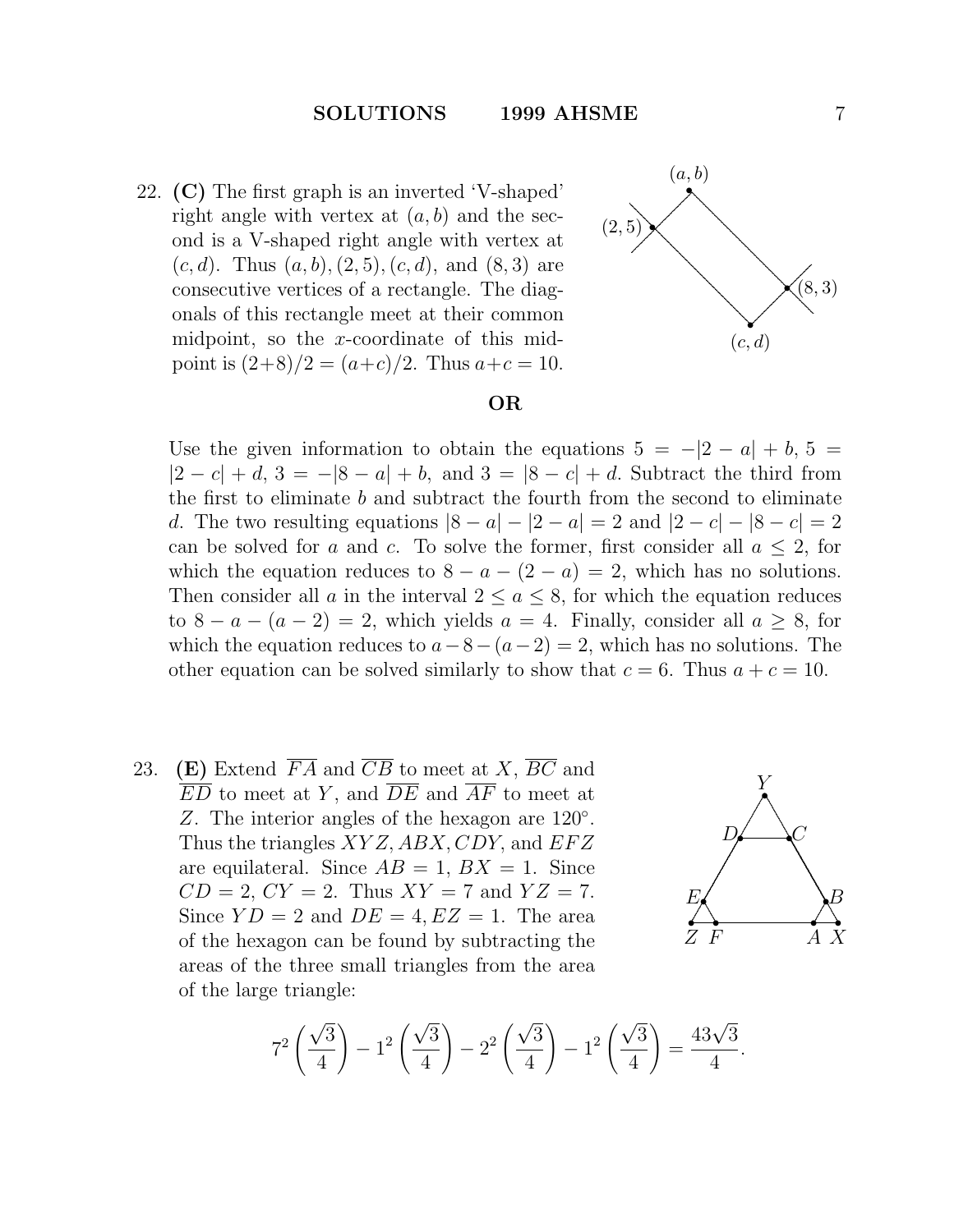- 24. (B) Any four of the six given points determine a unique convex quadrilateral, so there are exactly  $\binom{6}{4}$  $\binom{6}{4}$  = 15 favorable outcomes when the chords are selected randomly. Since there are  $\binom{6}{2}$  $\binom{6}{2} = 15$  chords, there are  $\binom{15}{4}$  $\binom{15}{4} = 1365$  ways to pick the four chords. So the desired probability is  $15/1365 = 1/91$ .
- 25. (B) Multiply both sides of the equation by 7! to obtain

$$
3600 = 2520a_2 + 840a_3 + 210a_4 + 42a_5 + 7a_6 + a_7.
$$

It follows that  $3600 - a_7$  is a multiple of 7, which implies that  $a_7 = 2$ . Thus,

$$
\frac{3598}{7} = 514 = 360a_2 + 120a_3 + 30a_4 + 6a_5 + a_6.
$$

Reason as above to show that  $514 - a_6$  is a multiple of 6, which implies that  $a_6 = 4$ . Thus,  $510/6 = 85 = 60a_2 + 20a_3 + 5a_4 + a_5$ . Then it follows that  $85 - a_5$  is a multiple of 5, whence  $a_5 = 0$ . Continue in this fashion to obtain  $a_4 = 1, a_3 = 1$ , and  $a_2 = 1$ . Thus the desired sum is  $1 + 1 + 1 + 0 + 4 + 2 = 9$ .

26. (D) The interior angle of a regular n-gon is  $180(1-2/n)$ . Let a be the number of sides of the congruent polygons and let  $b$  be the number of sides of the third polygon (which could be congruent to the first two polygons). Then

$$
2 \cdot 180 \left( 1 - \frac{2}{a} \right) + 180 \left( 1 - \frac{2}{b} \right) = 360.
$$

Clearing denominators and factoring yields the equation

$$
(a-4)(b-2) = 8,
$$

whose four positive integral solutions are  $(a, b) = (5, 10), (6, 6), (8, 4),$  and (12, 3). These four solutions give rise to polygons with perimeters of 14, 12, 14 and 21, respectively, so the largest possible perimeter is 21.

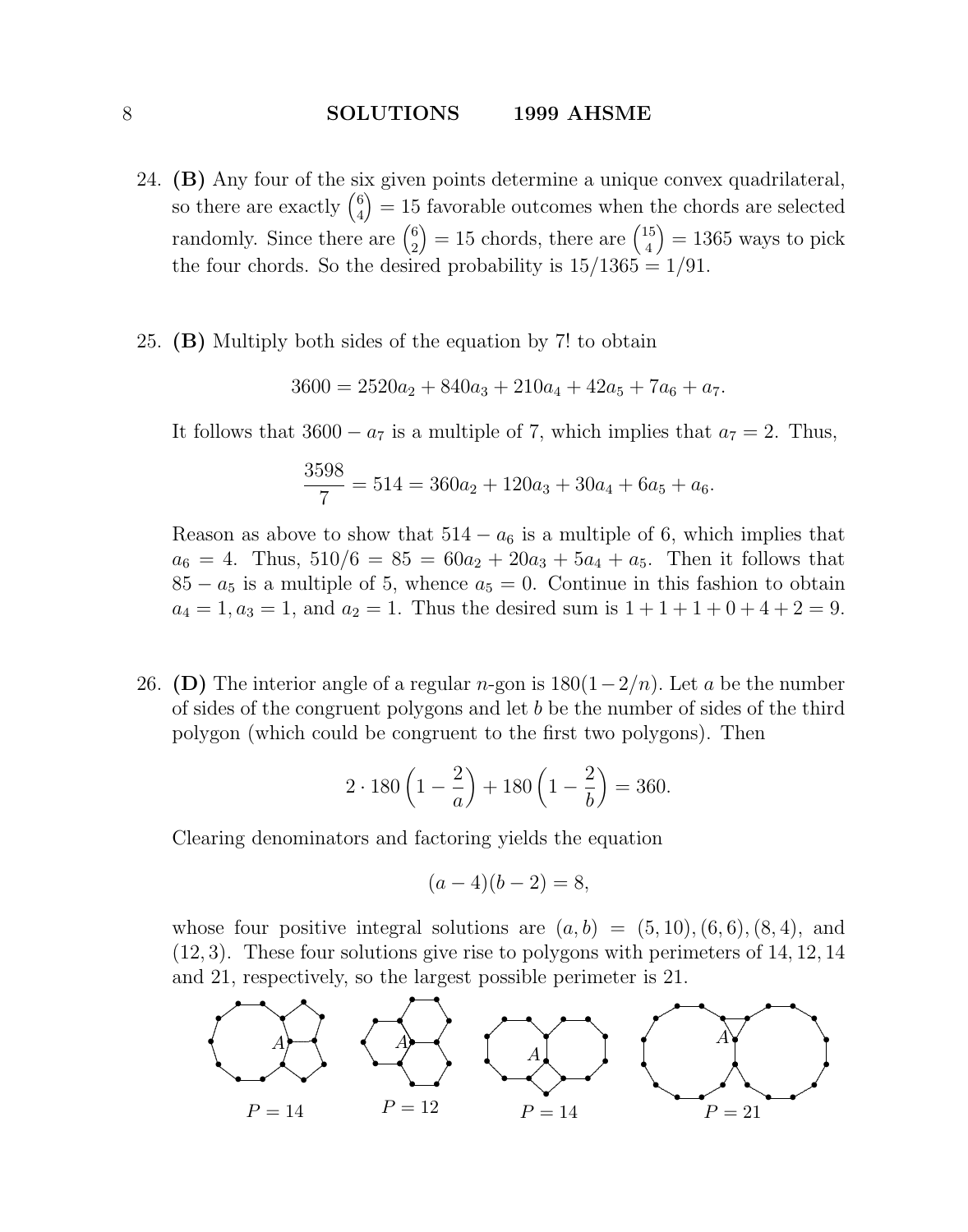27. (A) Square both sides of the equations and add the results to obtain

 $9(\sin^2 A + \cos^2 A) + 16(\sin^2 B + \cos^2 B) + 24(\sin A \cos B + \sin B \cos A) = 37.$ 

Hence,  $24\sin(A+B) = 12$ . Thus  $\sin C = \sin(180^\circ - A - B) = \sin(A+B) = \frac{1}{2}$ , so  $\angle C = 30^{\circ}$  or  $\angle C = 150^{\circ}$ . The latter is impossible because it would imply that  $A < 30^{\circ}$  and consequently that  $3\sin A + 4\cos B < 3 \cdot \frac{1}{2} + 4 < 6$ , a contradiction. Therefore  $\angle C = 30^{\circ}$ .

**Challenge.** Prove that there is a unique such triangle (up to similarity), the **Change:** Those that there is a unique such that one for which  $\cos A = \frac{5-12\sqrt{3}}{37}$  and  $\cos B = \frac{66-3\sqrt{3}}{74}$ .

28. (E) Let a, b, and c denote the number of  $-1$ 's, 1's, and 2's in the sequence, respectively. We need not consider the zeros. Then  $a, b, c$  are nonnegative integers satisfying  $-a + b + 2c = 19$  and  $a + b + 4c = 99$ . It follows that  $a = 40 - c$  and  $b = 59 - 3c$ , where  $0 \le c \le 19$  (since  $b \ge 0$ ), so

$$
x_1^3 + x_2^3 + \dots + x_n^3 = -a + b + 8c = 19 + 6c.
$$

The lower bound is achieved when  $c = 0$  ( $a = 40, b = 59$ ). The upper bound is achieved when  $c = 19$   $(a = 21, b = 2)$ . Thus  $m = 19$  and  $M = 133$ , so  $M/m=7$ .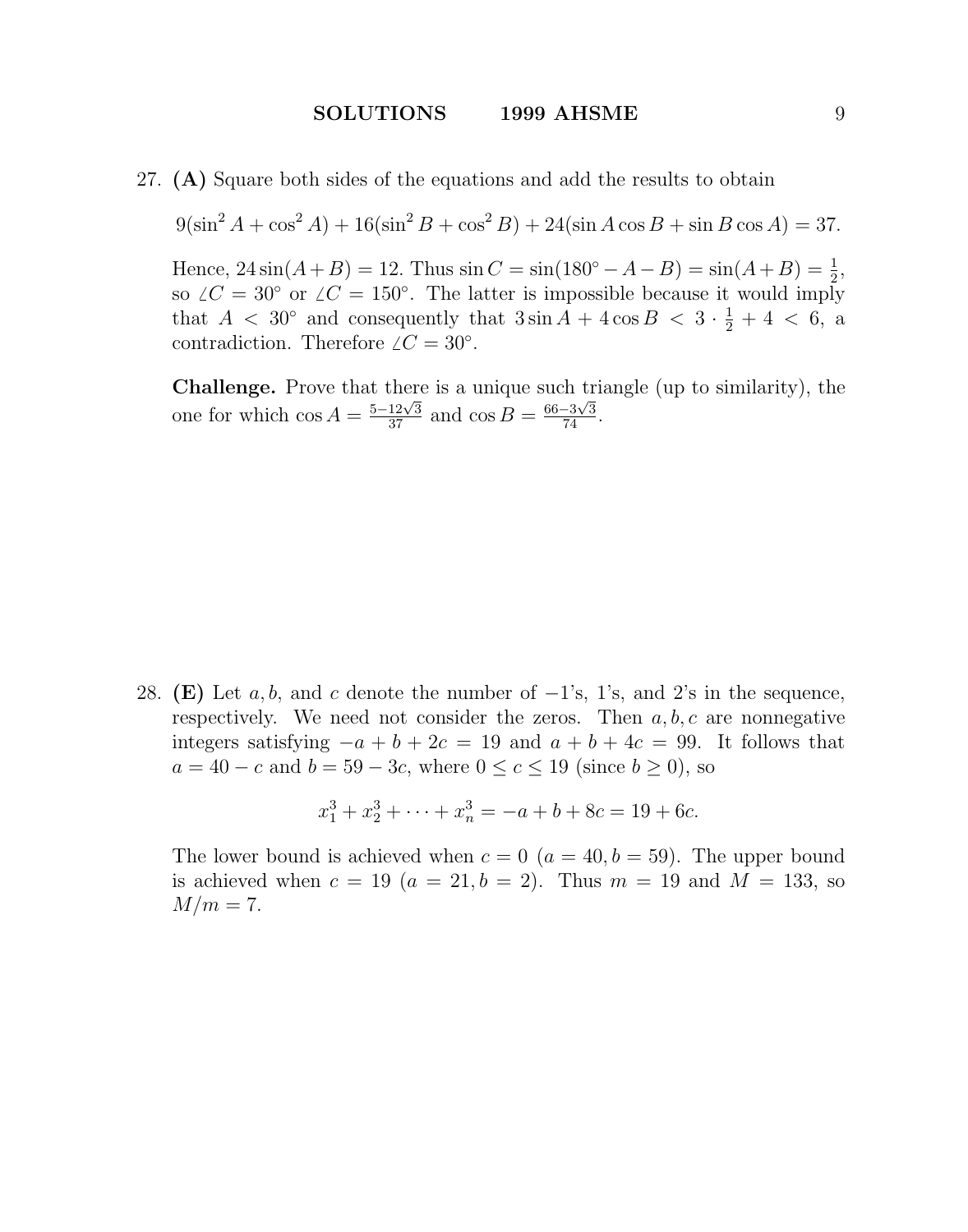29. (C) Let  $A, B, C$ , and  $D$  be the vertices of the tetrahedron. Let  $O$  be the center of both the inscribed and circumscribed spheres. Let the inscribed sphere be tangent to the face  $ABC$  at the point E, and let its volume be V. Note that the radius of the inscribed sphere is  $OE$  and the radius of the circumscribed sphere is OD. Draw  $\overline{OA}$ ,  $\overline{OB}$ ,  $\overline{OC}$ , and  $\overline{OD}$  to obtain four congruent tetrahedra ABCO, ABDO, ACDO, and BCDO, each with volume 1/4 that of the original tetrahedron. Because the two tetrahedra ABCD and ABCO share the same base,  $\triangle ABC$ , the ratio of the distance from O to face ABC to the distance from D to face ABC is  $1/4$ ; that is,  $OD = 3 \cdot OE$ . Thus the volume of the circumscribed sphere is 27V. Extend  $\overline{DE}$  to meet the circumscribed sphere at F. Then  $DF = 2 \cdot DO = 6 \cdot OE$ . Thus  $EF = 2 \cdot OE$ , so the sphere with diameter  $\overline{EF}$  is congruent to the inscribed sphere, and thus has volume  $V$ . Similarly each of the other three spheres between the tetrahedron and the circumscribed sphere have volume V. The five congruent small spheres have no volume in common and lie entirely inside the circumscribed sphere, so the ratio  $5V/27V$  is the probability that a point in the circumscribed sphere also lies in one of the small spheres. The fraction  $5/27$  is closer to 0.2 than it is to any of the other choices.